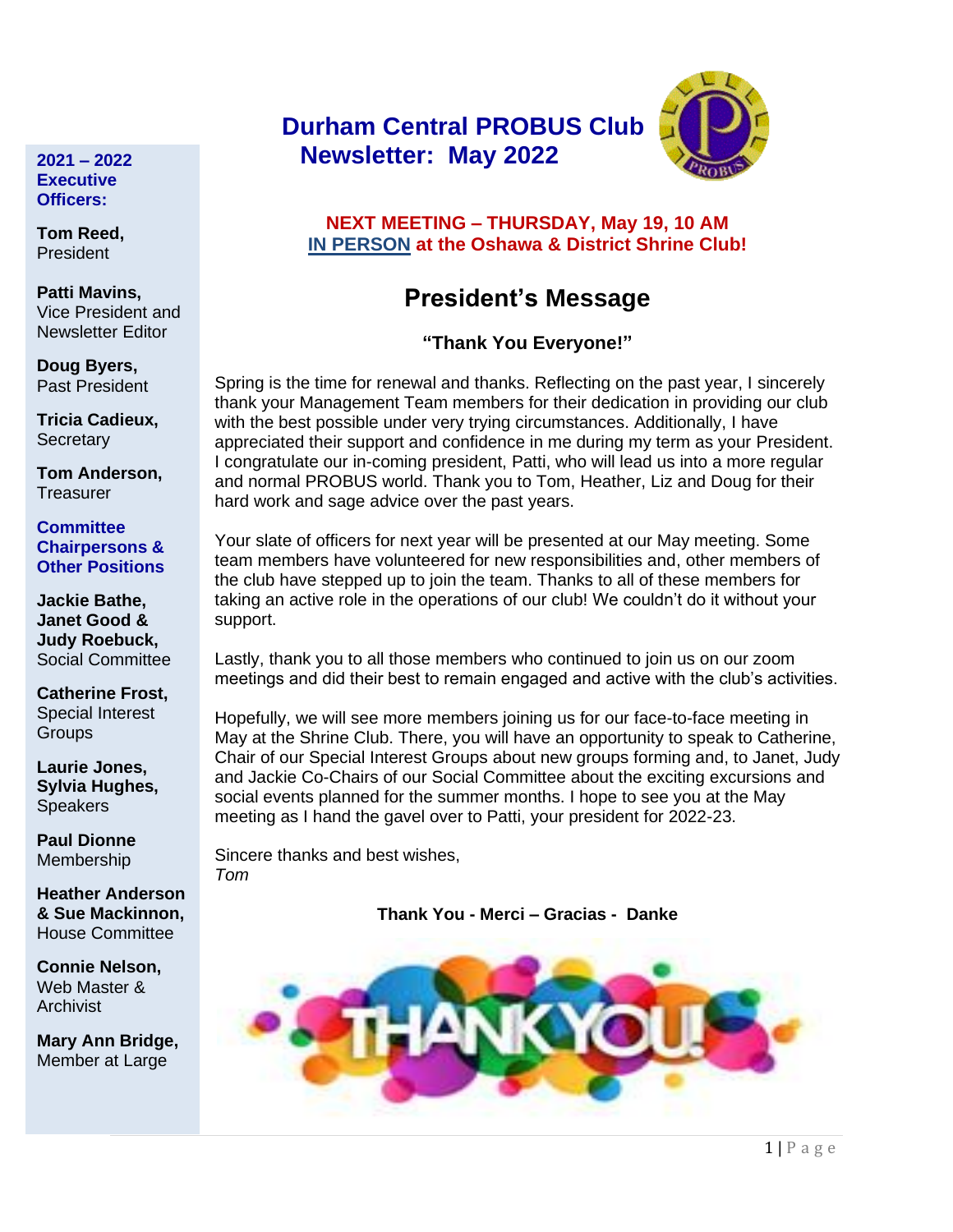# **May 2022 Speaker: Daniel Alonso**

# *'Music is the Cinema'*



Want to know what makes our favourite movies masterpieces? The film scores, of course. Join Daniel Aonso as he demonstrates the impact of film scores in epic films such as "Gone with the Wind" and "Lawrence of Arabia", adventure movies like "The Great Escape" and "Raiders of the Lost Ark", and fantasy and sci-fi films as in "The Fellowship of the Ring" and "Interstellar".

Daniel Aonso studied piano from an early age. He then went on to complete a Bachelor's and later Master's degree in music from York

University with Classical Piano as primary instrument. His main areas of interest are in Popular Music and Film Music.



# **In-person Meetings Again!!!**



Last month's meeting was loads of fun. We had a Share-

We're back!

the-Wealth raffle prize which netted over \$50.00 for the lucky winner! There were lots of door prizes including bottles of wine and gift cards! The speaker was interesting, and it was a joy to re-connect with people we hadn't seen in a long time. There will be more door prizes at our May meeting. We hope to see you there!

Please note the current expectations to attend our face-to-face meetings. These requirements will be reviewed on a month-to-month basis:

- 1. You must be fully vaccinated to attend.
- 2. Upon arrival, check in at one of the two tables set up at the entrance to the hall to obtain a raffle ticket.
- 3. Please wear a mask at all times, except when eating or drinking.
- 4. Please take your coat with you to your seat. Seating will be in table format, but there will only be 6 people per table.
- 5. **Coffee or tea will not be served at this meeting.** If you require a beverage or snack, we ask that you bring your own.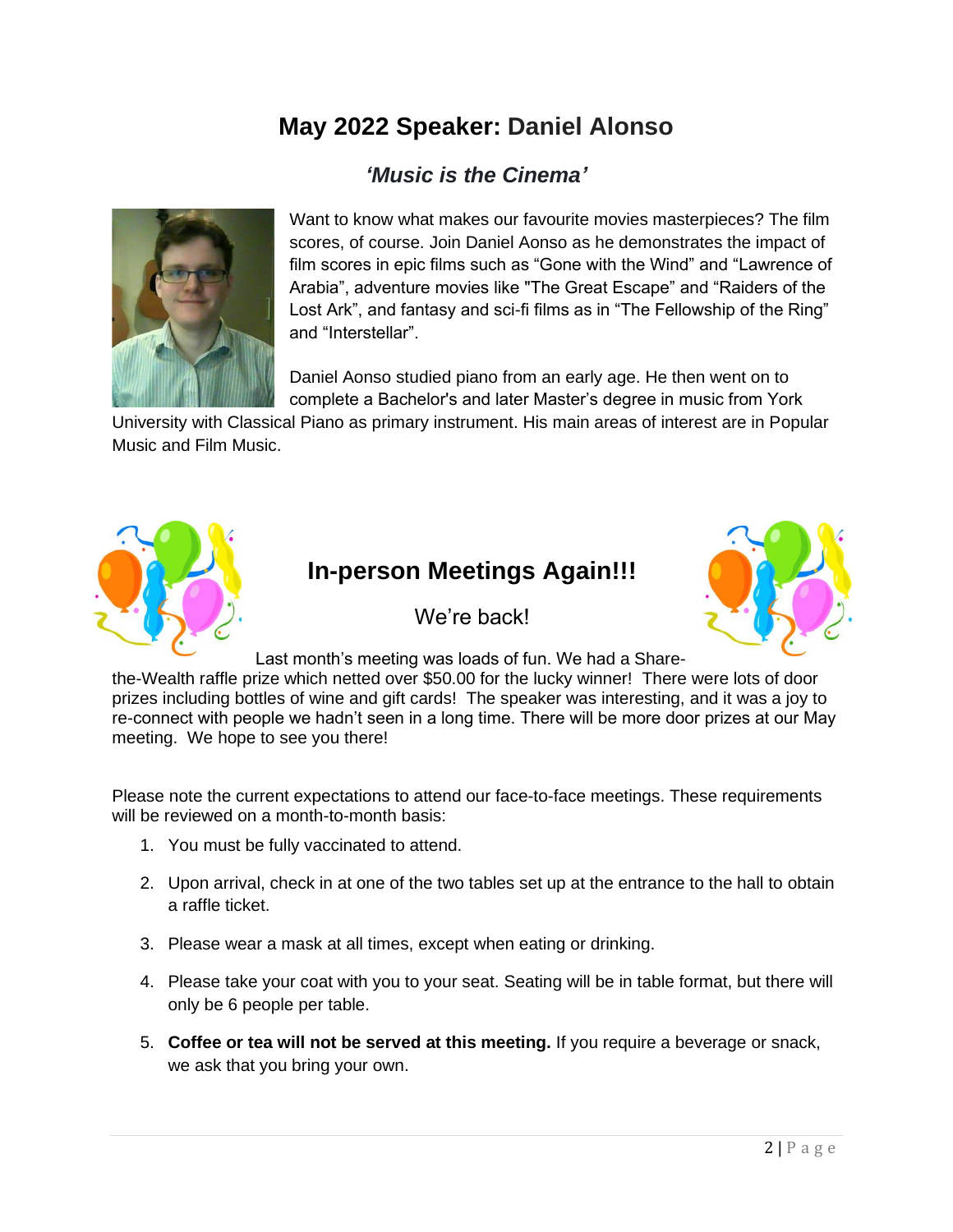- 6. Please do not attend if you have any Covid symptoms or been in contact with anyone with the virus over the last ten days.
- 7. Don't forget to wear your name tag!

Your management team looks forward to seeing you at the May 19 meeting. Doors will open at **9:30 AM.**

# **Membership**

We are pleased to announce that we had 2 new members join our club in April. Please welcome Audrey Andrews and Jim Bridge. Many thanks to the both of you for joining our club. We hope that you will find interest groups and/or events that pique your interests and assist you in discovering new friends.

Many thanks to the members who have renewed their membership. As of May 1, more than 70% of our membership had renewed their membership. The Durham Central PROBUS Management team appreciates your continued support.



For those folks who have not renewed their memberships for 2022-

2023, we highly recommend that you do so as soon as you can. Your 2021-2022 membership expired on May 1 and as of the end of May, restrictions on your participation in groups and events will be restricted unless you have renewed.

We are encouraging everyone to renew their membership via our website. However, for those folks unable to renew online, we will accept renewal cheques for \$30 payable to Durham Central PROBUS Club. **The cheques must be dropped off at the meeting registration table at the upcoming May 19 General Meeting at the Oshawa Shriner's Hall.** If you are not attending the meeting, please drop off the cheque between 9:30 and 9:45AM. Any questions and/or queries can be directed to [dcprobusmember@gmail.com](mailto:dcprobusmember@gmail.com)

Below is a schedule of the email notifications that members not yet renewed will receive. If you have renewed, you will not receive these emails.

| <b>Email</b>                 | <b>Date</b> | <b>Comments</b>                                      |  |  |  |  |  |
|------------------------------|-------------|------------------------------------------------------|--|--|--|--|--|
| <b>Reminder/Notification</b> |             |                                                      |  |  |  |  |  |
| <b>Grace Period Extended</b> | May 30      | Your participation in club/interest group activities |  |  |  |  |  |
| <b>Notification</b>          |             | could be restricted until your membership is         |  |  |  |  |  |
|                              |             | renewed                                              |  |  |  |  |  |
| <b>Membership Terminated</b> | June        | Unfortunately, we will be terminating your           |  |  |  |  |  |
| Notification                 | 29          | membership. After June 29, you will need to          |  |  |  |  |  |
|                              |             | contact dcprobusmember@gmail.com to renew            |  |  |  |  |  |

If you do have any family members or friends who may have an interest in joining our club, please do not hesitate to direct them to our website [Durham Central PROBUS Club -](https://durhamcentralprobus.ca/) Home or contact us at [dcprobusmember@gmail.com](mailto:dcprobusmember@gmail.com) if they have any questions. Please note that our club does not require member sponsorship for a new applicant to apply for membership.

*Paul Dionne* Membership Chairperson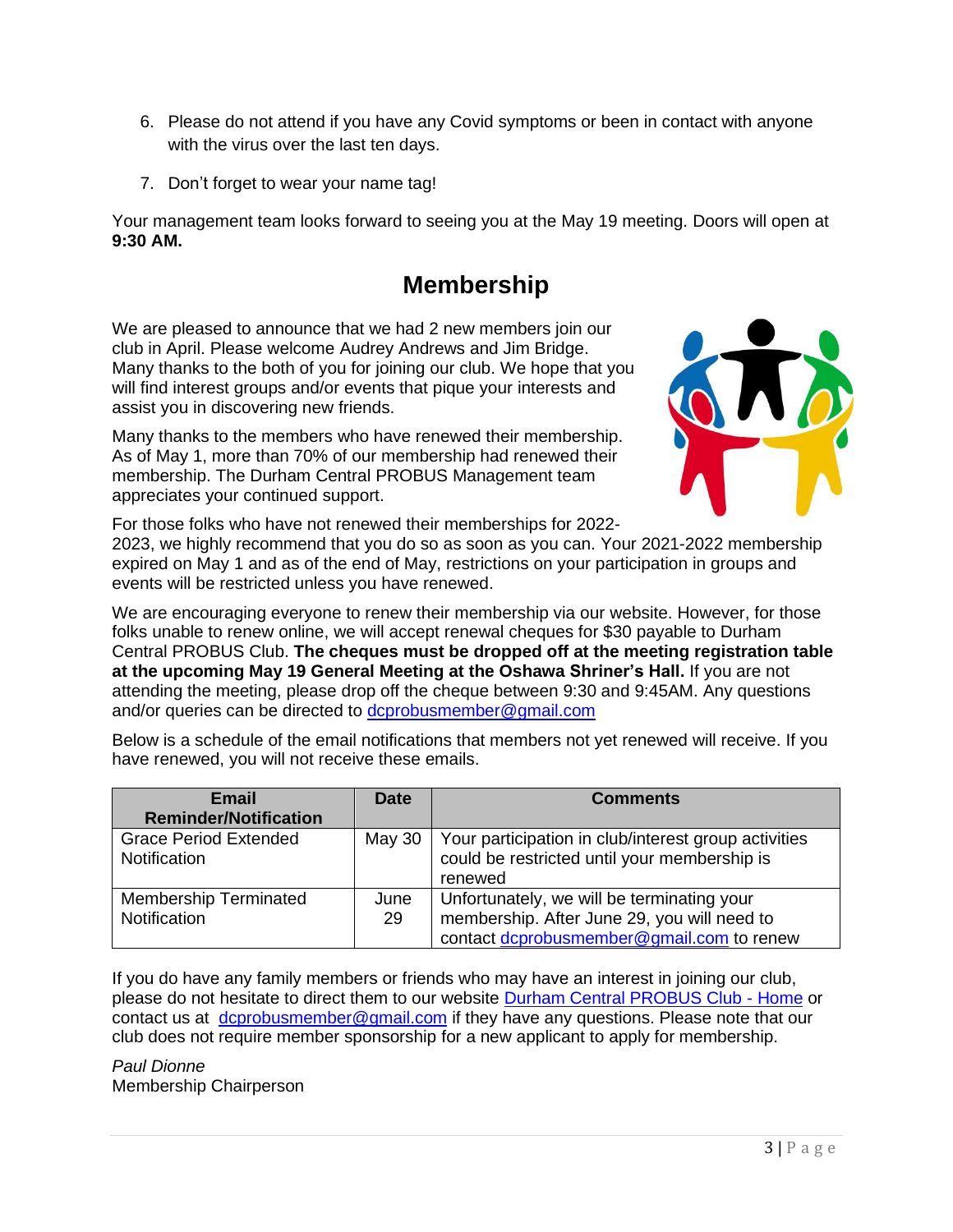# **A New Management Team for 2022-23!**



Our Annual General Meeting (AGM) will be held on **May 19**, during which will be presented the nominees for the vacant roles on the Management Team for the following year.

PROBUS clubs rely on volunteers for these positions. Although this last year has been a tough one for our club not meeting in person, the members have responded amazingly! Under the leadership of

Doug Byers, the Nominating Committee feels very positive both about the Management Team candidates for 2022-23 and, about the future of our club.

The slate of nominees follows below:

**President:** Patti Mavins **Vice President:** Janet Good **Past President:** Tom Reed **Secretary:** Tricia Cadieux **Treasurer:** *Still seeking a nominee* **Social Committee Co-Chairs:** Judy Roebuck, Jackie Bathe **Special Interest Groups Chair:** Catherine Frost **Membership Chair:** Paul Dionne **Newsletter Editor:** Marek Warunkiewicz **Speaker Co-Chairs:** Laurie Jones and Sylvia Hughes **Webmaster and Archivist:** Connie Nelson **Communications Coordinator**: MaryAnne Bridge **House Committee:** Sue MacKinnon, *(seeking another nominee)* **Members at Large:** Pete Jones, Linda Hebert

Other members of the club may be nominated for any of the above roles at any point up until 21 days before the June meeting. You may do so by contacting Doug Byers at [dougbyers@rogers.com](mailto:dougbyers@rogers.com) or Patti Mavins at [patti.mavins@rogers.com](mailto:patti.mavins@rogers.com) by May 25. We will elect or acclaim our 2022-23 Management Team during our June 16 meeting.

# **Website Tips and Tricks**

### *Events***:**

Do you wonder what is going on in PROBUS? You can use our website Events feature to address your curiosity.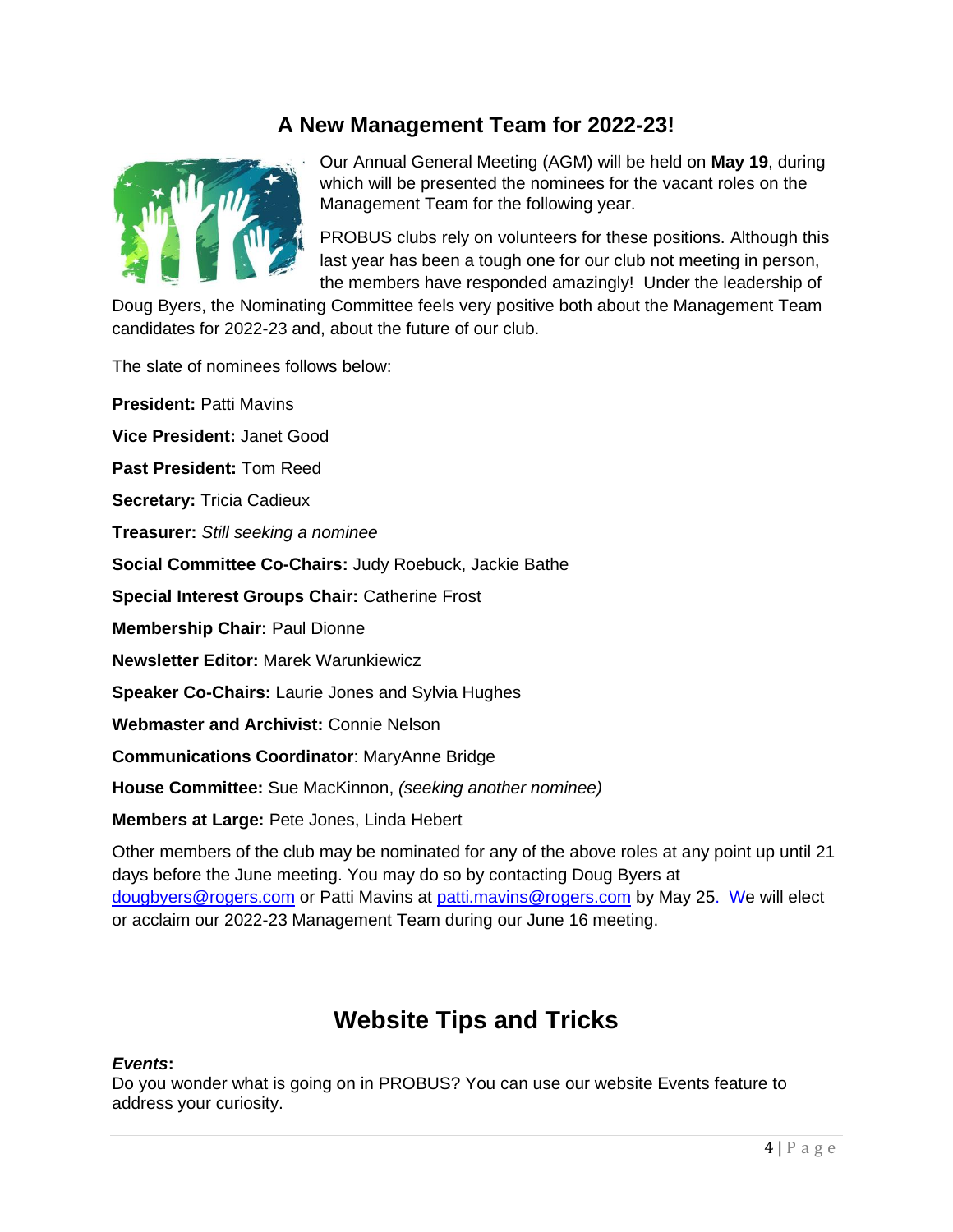You can enter the Events feature by either by clicking Events on the upper ribbon or clicking on the Events link under the Club Information section.

| Durham Central PROBUS Club - x +                                                                                                                                          |                                                                                                                                                                                                        |       |                      |       |            | $\sigma$ | $\times$                 |
|---------------------------------------------------------------------------------------------------------------------------------------------------------------------------|--------------------------------------------------------------------------------------------------------------------------------------------------------------------------------------------------------|-------|----------------------|-------|------------|----------|--------------------------|
| $\circ$<br>$\Omega$<br>https://durhamcentralprobus.ca/page-7745<br>A                                                                                                      |                                                                                                                                                                                                        | $A_p$ | $\tau_{\mathcal{O}}$ | $5 =$ | क़         |          |                          |
| About Us Join Us Events<br>Home                                                                                                                                           | Gallery News<br><b>Contact Us</b><br>embers                                                                                                                                                            |       |                      |       | Admin view |          | $\Theta$                 |
| Home > Members<br>Manage your Protile Information and Membership                                                                                                          | <b>Welcome to the Durham Central PROBUS Members'</b><br><b>Home Page</b>                                                                                                                               |       |                      |       |            |          |                          |
| Click on your name at the top of any webpage<br>Renewing Your Membership Assistance Guide<br>Click on the link below to view a copy of the Renewing Your Membership Guide | <b>Renewing Your Membership</b>                                                                                                                                                                        |       |                      |       |            |          |                          |
| <b>Member and Club Information</b><br>be obtained by clicking on the Links below (Click here by Link Descriptions)                                                        | Everything that you need to know about our Durham Central PROBUS members and club can                                                                                                                  |       |                      |       |            |          |                          |
| <b>Member Information</b><br>Meet the Management Team<br><b>Meet the Team Contact Info</b><br><b>Know our Members</b>                                                     | <b>Club Information</b><br><b>View our Events</b><br>Events<br><b>Speaker Schedule</b><br>Senteetile<br><b>PROBUS Clothing</b><br>Clothing<br><b>Previous Newsletters</b><br><b>Newsletter Archive</b> |       |                      |       |            |          | $\overline{\phantom{a}}$ |

Either link will provide you with a calendar view of upcoming events. Alternatively, you can toggle to a List View by clicking on the link above the calendar on the right side of the page.

|        | Month: May 2022<br>Switch to List View<br>Week Month Year<br>< Previous Month Today Next Month > |                                                          |                                                       |                                                                         |                |                |  |  | Admin view $\quad \leftrightarrow$ |         |
|--------|--------------------------------------------------------------------------------------------------|----------------------------------------------------------|-------------------------------------------------------|-------------------------------------------------------------------------|----------------|----------------|--|--|------------------------------------|---------|
| Sunday | Monday                                                                                           | Tuesday                                                  | Wednesday                                             | Thursday                                                                | Friday         | Saturday       |  |  |                                    |         |
| May 1  | $\overline{a}$                                                                                   | $\overline{3}$                                           | $\overline{4}$                                        | 5                                                                       | 6              | 7              |  |  |                                    |         |
| 8      | $\overline{9}$                                                                                   | 10                                                       | 11                                                    | 12                                                                      | 13             | 14             |  |  |                                    |         |
| 15     | 16                                                                                               | 17.                                                      | 18                                                    | 19<br>10:00 AM<br>May Annual<br>General<br>Membership<br><b>Meeting</b> | 20             | 21             |  |  |                                    |         |
| 22     | 23                                                                                               | 24                                                       | 25<br>12:00 PM<br><b>Downton</b><br><b>Abbey Film</b> | 26                                                                      | 27             | 28             |  |  |                                    |         |
| 29     | 30                                                                                               | 31                                                       | Jun 1                                                 | $\overline{2}$                                                          | $\overline{3}$ | $\overline{4}$ |  |  |                                    |         |
| 5      | $6$                                                                                              | $\overline{7}$<br>11:00 AM<br>Walking Tour<br>of Toronto | $\,$ 8 $\,$                                           | 9                                                                       | 10             | 11             |  |  |                                    | $\star$ |

Details of the event can be viewed by clicking on the event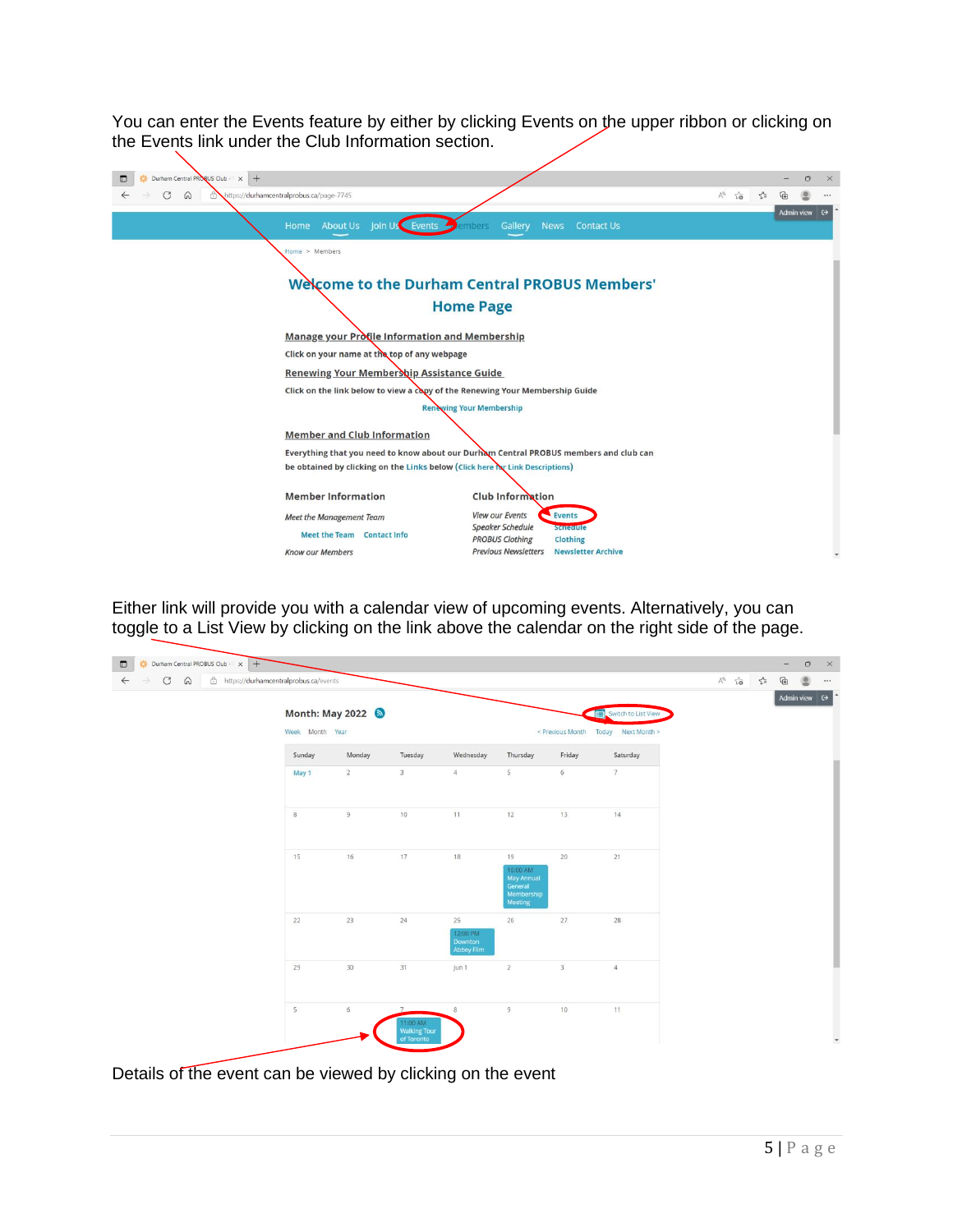Please note that we have several types of events listed:

- 1. Open meetings such as our General Meetings
- 2. Interest Groups events which are open only to those members who have joined the group
- 3. Events that you must register for to attend. Some registered events may be open for you to bring a guest and/or require payment from you.

Next month we will cover off how to register and pay for events.

# **Social Events**

#### **Private viewing of Downton Abbey Date: Wednesday, May 25**

Don't forget to be at Landmark in Whitby by 11:20. Snacks and drinks can be purchased. We recommend we all wear masks. Event is sold out.

#### **Walking Tour of Toronto Island Date: Tuesday June 7**

Event is sold out.

We are taking the 8:40 Go train from Oshawa Go Station. ( Whitby 8:45) We will arrive at Union Station at 9:40 and will walk from Union Station down to the Jack Layton Ferry Terminal. We will then take the 10:30 ferry to Ward Island and meet the ladies giving the tour for 11:00 am. The tour is 90 minutes long. We have purchased ferry tickets prior to the date. Let's hope we have a grand sunny day.

#### **Christal Lake Lavender Farm Date: Wednesday July 13**

Cost: \$5.00 each Time: 11 am The invitation is out or you can sign up from the Durham Probus website Transportation to the farm is on your own

### **WESTBEN In July**

Westben is a not-for-profit arts organization committed to bringing people together through music. The Barn is located 6698 County Road 30 North, Campbellford, Ontario, K0L 1L0

Grounds are open 12:30 pm for a 2 pm concert and 5:30 pm for 7 pm concert. Bar opens 1 hour prior.

### **Date: Friday, July 8**…. **Evening with Mary Walsh**

Time: 7pm Cost: \$63.36 Mary Walsh is known for an array of comic gems including characters from Dancing with Rage, CODCO and this Hour has 22 Minutes, along with up-to-date local political satire. She has won many awards. After the past two years we can all use some laugh time!



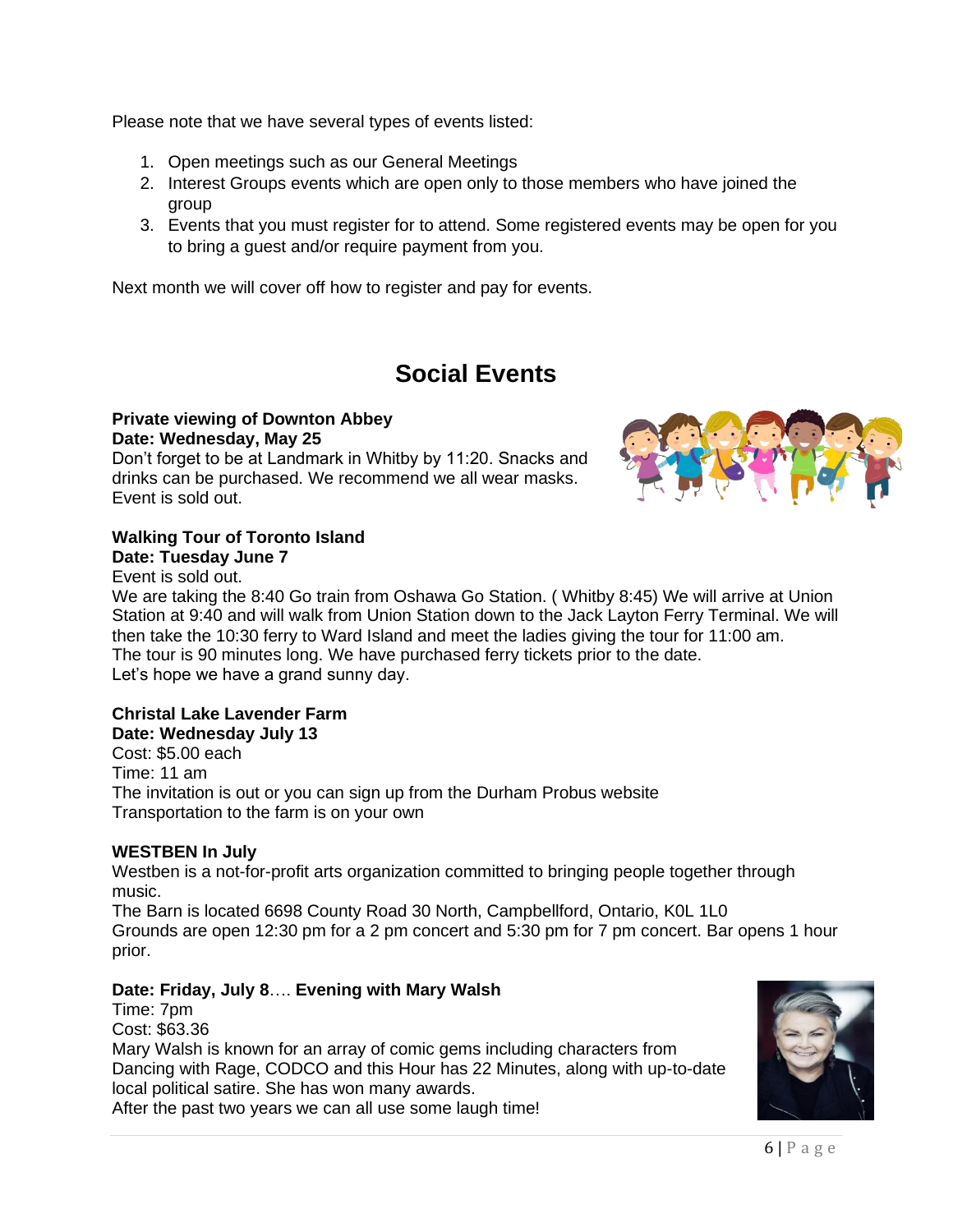### **Date: Wednesday, July 20… ABBA Mia**

Time: 2 pm Cost: \$53.30

This performance is in concert style and features the music of ABBA including numbers from the Broadway musical and movies using ABBA music. The performance is 2 hours long. You are welcome to tap your feet, sing along or get up and dance…it's a great time.



#### **Georgian Bay Cruise, lunch, and Ste-Marie Among the Hurons visit. Bus included Date: Thursday, August 11**

Set sail on a fabulous lunch cruise, showcasing sparkling waters and windswept pines of the 30,000 islands. Upon arrival back to the dock, enjoy a chance to explore Sainte-Marie Among the Hurons, where history comes to life.

Includes bus, cruise, visit to St Marie and lunch aboard the boat.

Cost: \$158.00 per person

Time: Bus leaves Oshawa 7:45 am and Whitby 8: 00 am returns after 7 pm

This tour is put on by Lakeshore Tours and Travel. We have 20 seats blocked off but would love to fill the whole bus with PROBUS members.

Invitations will be out shortly. Please respond quickly if you are interested so we can secure the blocked seats.

Any questions please give us a call or email. (Email and phone number available on website)

*Janet Good, Judy Roebuck, Jackie Bathe* Social Chairs

# *Staying connected has never been easier!*

Join our own FACEBOOK Group for the Durham Central Probus Club.

<https://www.facebook.com/groups/457250132508751>

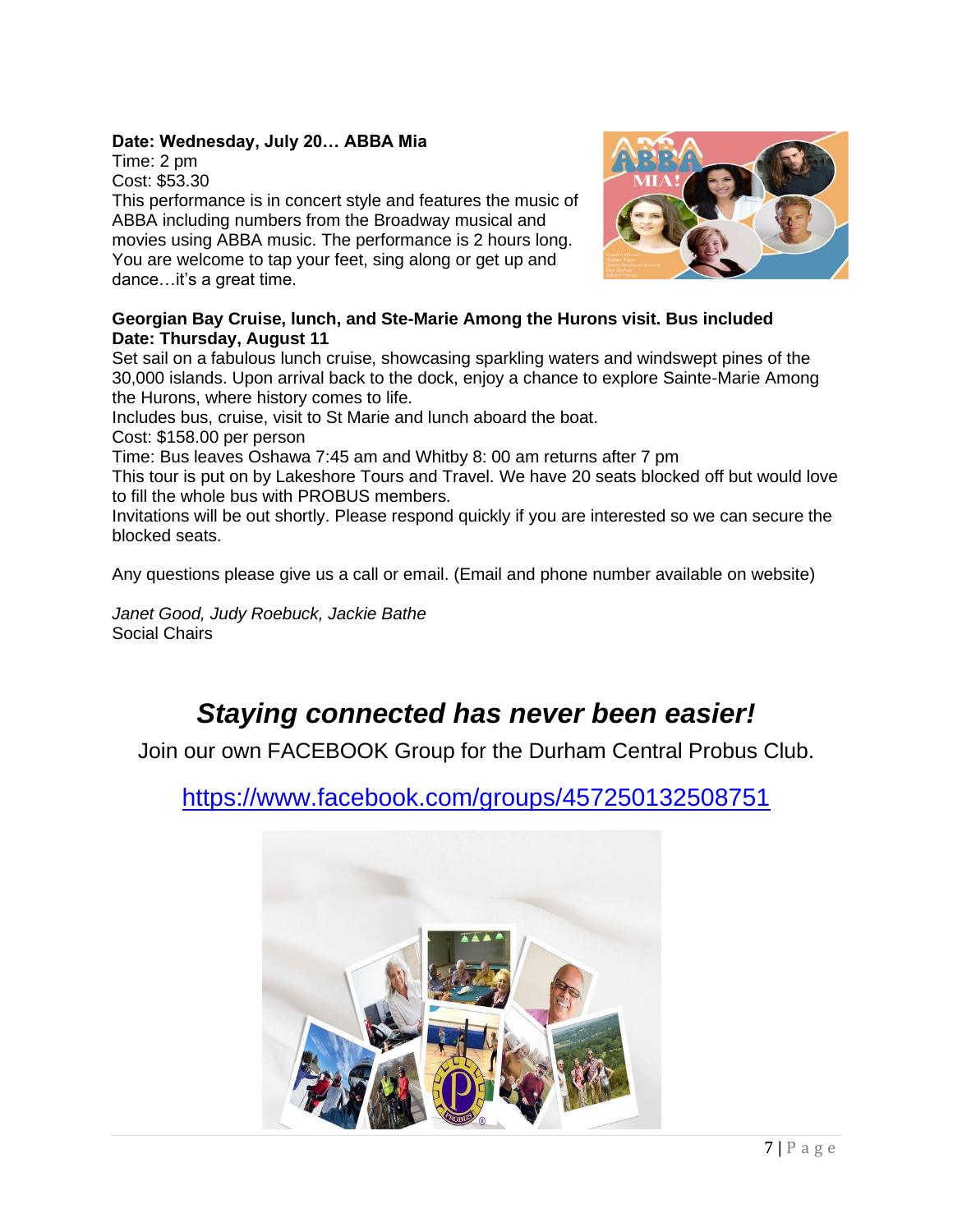# **Special Interest Groups**

Please look at the outdoor activities and consider joining one or more of the groups.

We still need more members to join the **Hand and Foot card game group** and the **Bid Euchre group** with the hopes of starting in house games by September.

Also, it would be great to get a foursome for the **9 Hole Golf group.** So far, I have 2 members interested.



Would like to hear your ideas for new groups to start in September Please contact me at [c.frost@sympatico.ca](mailto:c.frost@sympatico.ca) *Catherine*

## **Book Club – "The Chicklits":**



Our April novel was "The Christie Affair", by Nina de Gramont. It was a fictional recount of an actual life event of Agatha Christie, and gave rise to a lively discussion about what was and was not fictional.

Our May book will be "Cool Water" by Dianne Warren. It is an entertaining story of the prairie town, Juliet, Saskatchewan, and its inhabitants.

Our next meeting is on Monday, May 30, 2pm.

*Patti* [patti.mavins@rogers.com](mailto:patti.mavins@rogers.com)

## **Day-trippers:**

Lucy Maud Montgomery Museum trip, June 8th, 11:30. The museum staff are very knowledgeable about their subject and will even give us some insider gossip which is always fun. After the museum we will go for lunch in Uxbridge. There is lots of time to sign up. Please do so at your convenience to [bonnie.hyderman@gmail.com](mailto:bonnie.hyderman@gmail.com)



## **DC Wanderers:**



We enjoyed some good walks and each other's company in April. The Waterfront Trail in Whitby, Cullen Gardens and the Oshawa Creek were among the trails which the group covered. This month we will be trying new trails as well as old. New members are welcome to join our group. We are usually out and about for one hour. If interested please contact Pete Jones at [barbandpete@rogers.com.](mailto:barbandpete@rogers.com)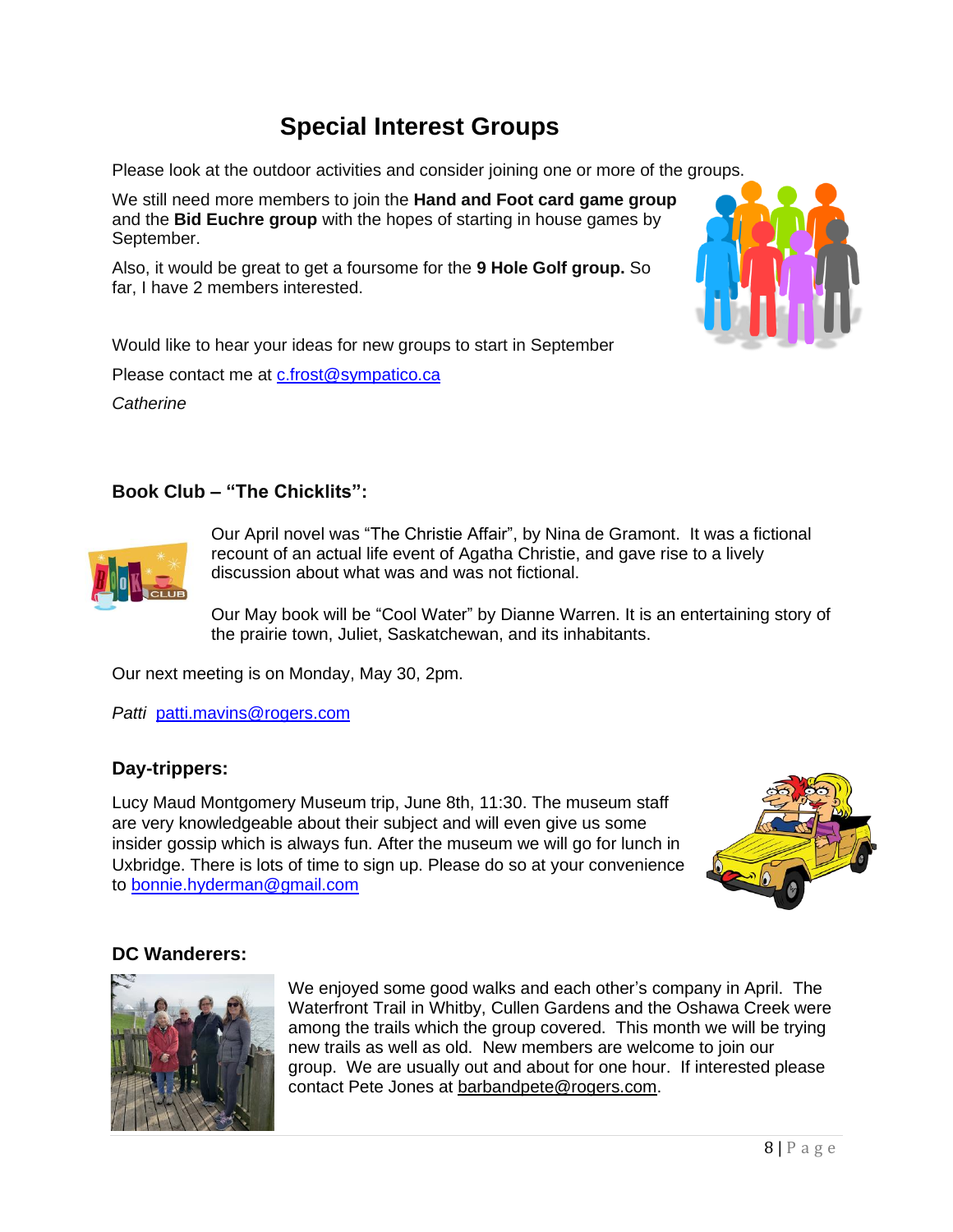## **Fibre Friends:** TRY KNITTING



Now that the warm weather has arrived, our group is looking forward to outdoor in-person meetings. Our next few meetings will be:

Thursday, May 12 at 10 a.m. - Cullen Park Wednesday, May 25 at 1:30 p.m. - location TBA Thursday, June 9 at 10 a.m. - location TBA The meeting locations will be emailed to members before the meetings. If weather prevents an outdoor meeting, we will get together on Zoom.

Jane and Barb look forward to sharing a laugh with everyone as we craft and chat.

# **Golf Group:**

### **Nice to get outside on the links again**

The weather has now changed. The sun is shining. The spring weather is here. The Probus Golf Group is now playing every Friday at various courses. We have recently played at Columbus, Kedron Dells, Deer Creek S, Glen Cedars and Black Diamond. It is very nice to meet with friends again on the golf course.

Two new golfers have recently joined our group and we look forward to golfing with them both.



We golf 18 holes at various golf courses on Fridays starting around 10:00 AM. If anyone is interested in joining us, please email me.

For more information e-mail Tom at tlacma99@gmail.com

## **Pickleball:**



We are back playing outdoors at Radio Park on Thursdays at 1 p.m. The mornings would be ideal but the courts are too busy. Our first day of play was enthusiastic with lots of laughs and honing our skills. Please contact me for updates or to learn to play. *Linda Hebert* - [linmar322@gmail.com](mailto:linmar322@gmail.com)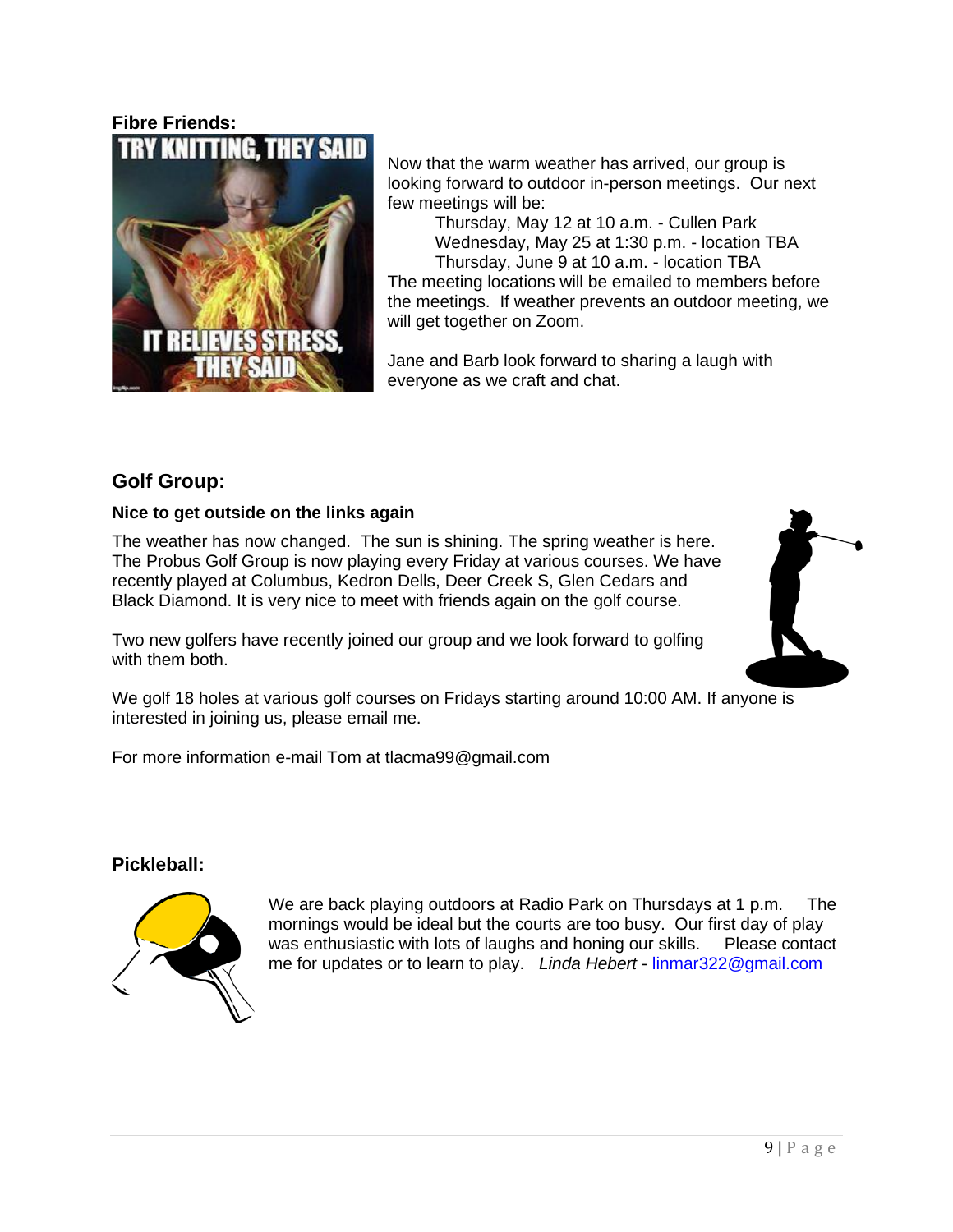### **Probus Paddlers**

Probus Paddlers is a group for experienced paddlers who want to gather casually each week to paddle and connect with others who love canoeing and kayaking in nature.

Fun! Friendly! Safe!

### **When Will We Begin?**

Monday June 6, 2022

#### **When Will We Paddle?**

Most Mondays 10:00 - 12 noon

**Dates**: We will meet twice each month from May-September.

June 6, 27. July 4,18. Aug 22, 29. Sept 12, 26.



#### **Where?**

Mostly in the waterways of Durham Region. Participants are to arrange their own transportation. Transportation will not be provided.

#### **Safety?**

\*Must be able to swim confidently about 100m (4 lengths of most municipal pools) \*Must wear a PFD when in the canoe/kayak

### **Cost?**

Some locations may have parking or day use fee.

#### **Do I Need to Have Experience Paddling?**

Yes. This group is for those who can make a boat go in a straight line and are able to paddle effectively. No instruction will be provided.

### **What Equipment do I Need?**

\*Your own PFD and paddle

\*Also canoe or kayak

\* Legal requirements- spare paddle, bailing bucket, 15m rescue throw rope, whistle

#### **If I Don't Have a Canoe/kayak?**

We are not providing boats. You can perhaps paddle with someone in a tandem canoe but this is not a guarantee on any given week. You can be on a list of those needing a tandem canoe partner and we'll see if there are any openings. Some people will choose to paddle solo. Due to social distancing requirements, there must be at least 6' between paddlers unless from the same household.

#### **Our Maximum Numbers?**

About 8 people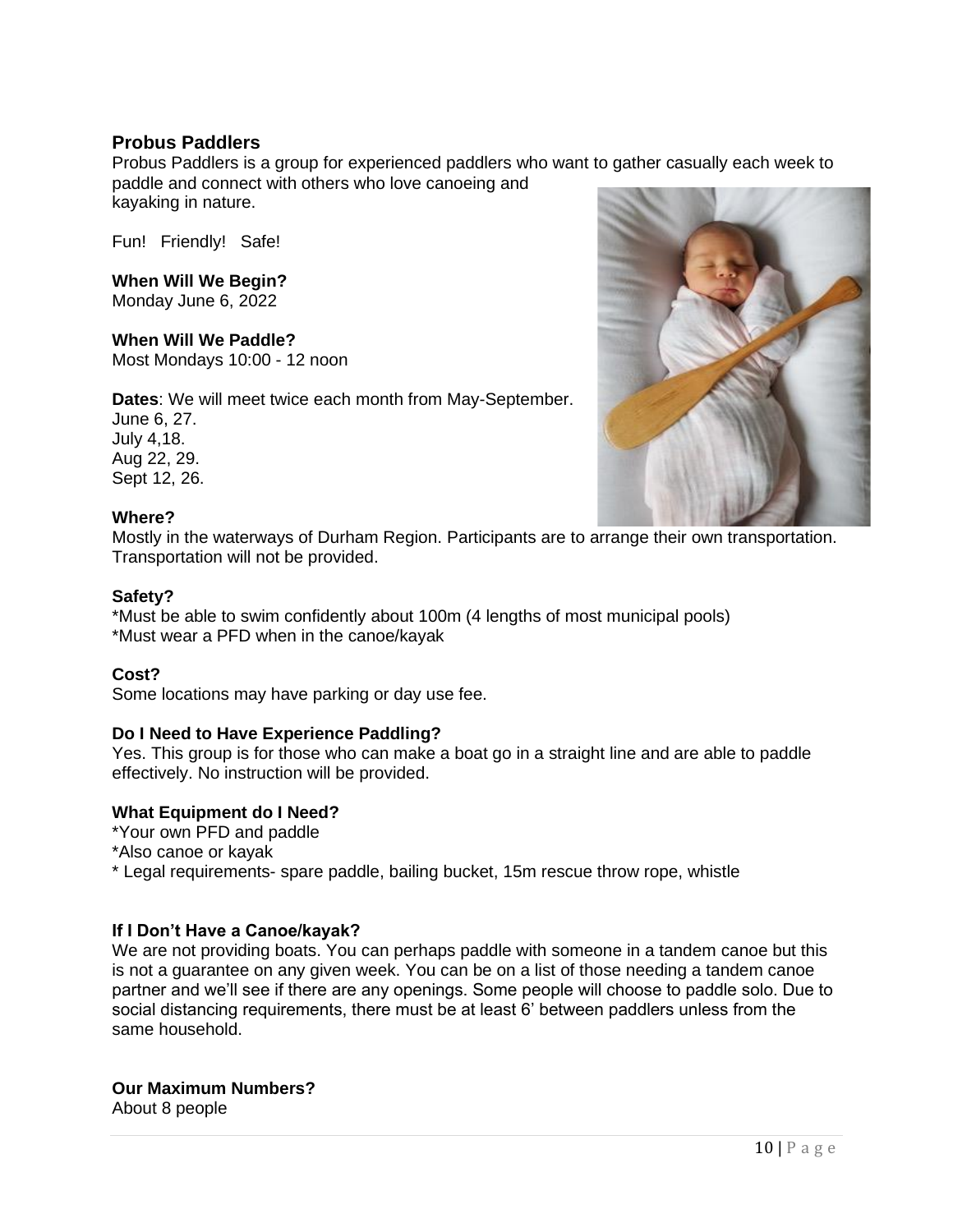### **Covid Safety Precautions?**

Masks are strongly recommended when social distancing can't be followed. We will be spread out on the water. Canoes are usually 16' long and that will ensure appropriate distancing when you paddle. Bring your own hand sanitizer and mask. Full vaccination status is requested.

### **What if the Weather is Inclement?**

Lewis Williams, the organizer, will notify paddlers on Saturday/Sunday prior to the Monday paddle day if the paddling is cancelled due to bad weather. We will not paddle in thunder and lightning conditions. If it rains, we may paddle depending on the degree.

#### **Are There Washrooms?**

Some locations do not have washrooms.

#### **What Do I need to Bring?**

Properly fitting, personal PFD, paddle, whistle, water bottle, snacks ( e.g., granola bar), clothes appropriate for the weather, small knapsack, water proof bag for valuables, footwear that can get wet, sun glasses, sun hat, sunscreen, bug repellant, waterproof camera, **sense of adventure**

#### **How Do I Sign Up?**

If you are interested, please email me your name and preferred email contact info. Indicate: (1) if you have a kayak or a canoe; (2) if you don't have a canoe and would like a seat in one; (3) if you have a tandem canoe and would like a paddling partner; (4) any health issues you think I should know about in the context of this paddling activity.

#### **Got any questions?**

Please feel free to contact me any time.

#### **Organizer Contact Info:**

Lewis Williams, certified canoe instructor and guide Cell: 905-767-3180 Email: paddle\_song@hotmail.com

## **PROBUS PEDAL POWER (CYCLING) GROUP**



Cycling season is here, although the weather remains uncooperative. All the same, we've already had several great rides despite the cool weather, and the gnats along the Waterfront Trail.

Please contact me if you would like your name added to my email list. You won't hear about our rides unless you are on the list!

John Patté – [gangler@live.ca](mailto:gangler@live.ca)